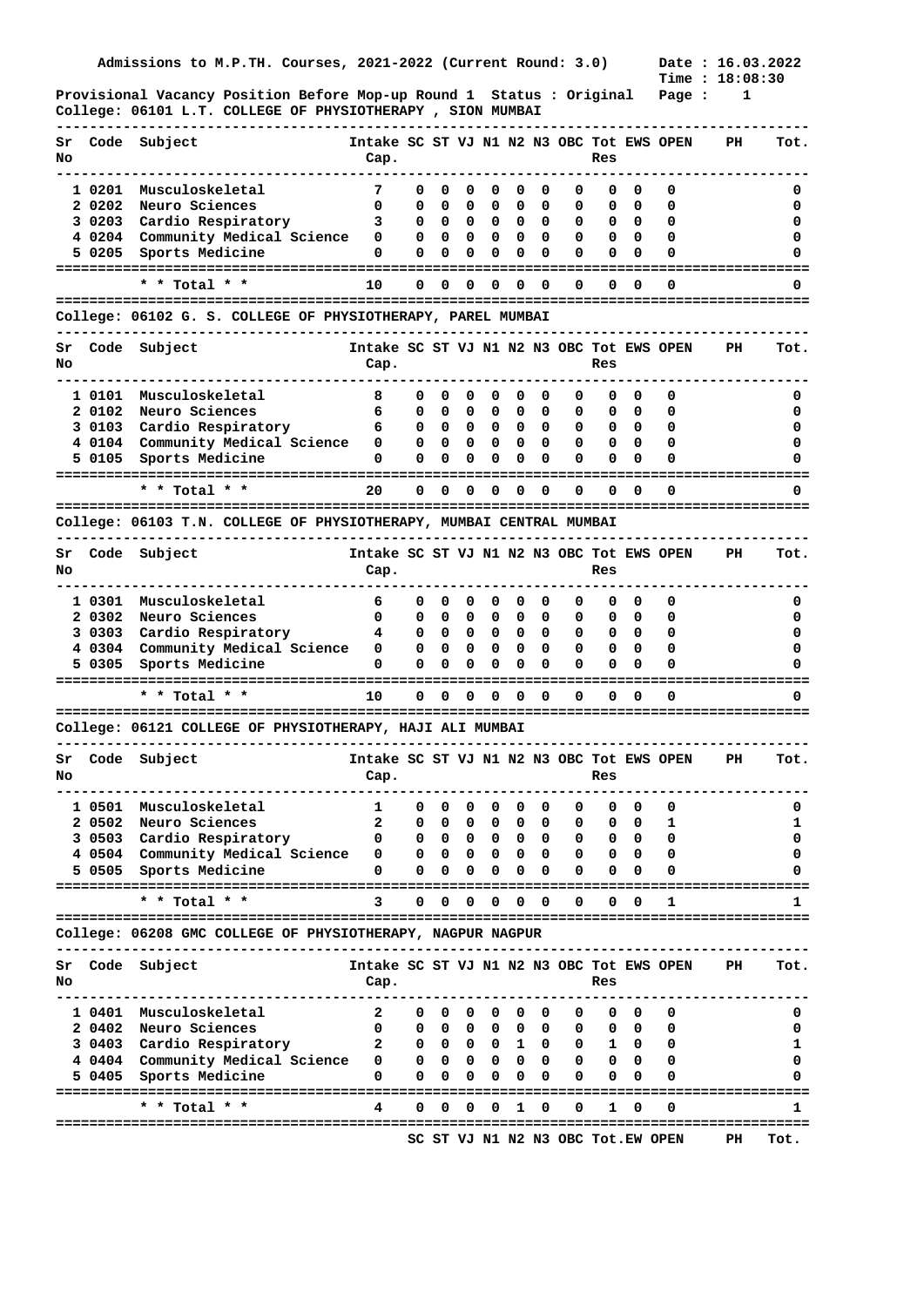**Admissions to M.P.TH. Courses, 2021-2022 (Current Round: 3.0)** 

**Provisional Vacancy Position Before Mop-up Round 1 Status : Original Page : 2 College: 06105 SANCHETI COLLEGE OF PHYSIOTHERAPY PUNE** 

| Sr<br>No |        | Code Subject                                                    | Intake SC ST VJ N1 N2 N3 OBC Tot EWS OPEN<br>Cap. |   |   |                          |   |          |                         |   | Res          |          |   | PH                                | Tot. |
|----------|--------|-----------------------------------------------------------------|---------------------------------------------------|---|---|--------------------------|---|----------|-------------------------|---|--------------|----------|---|-----------------------------------|------|
|          | 1 0901 | Musculoskeletal                                                 | 8                                                 | 0 | 0 | 0                        | 0 | 0        | 0                       | 0 | 0            | 0        | 0 |                                   | 0    |
|          | 2 0902 | Neuro Sciences                                                  | 6                                                 | 0 | 0 | 0                        | 0 | 0        | 0                       | 0 | 0            | 0        | 0 |                                   | 0    |
|          | 3 0903 | Cardio Respiratory                                              | 6                                                 | 0 | 0 | 0                        | 0 | 0        | 0                       | 0 | 0            | 0        | 0 |                                   | 0    |
|          | 4 0904 | Community Medical Science                                       | 6                                                 | 0 | 0 | 1                        | 0 | 0        | 0                       | 0 | 1            | $\Omega$ | 0 |                                   | ı    |
|          | 5 0905 | Sports Medicine                                                 | 3                                                 | 0 | 0 | 0                        | 0 | 0        | 0                       | 0 | 0            | 0        | 0 |                                   |      |
|          |        |                                                                 |                                                   |   |   |                          |   |          |                         |   |              |          |   |                                   |      |
|          |        | * * Total * *                                                   | 29                                                | 0 | 0 | 1                        | 0 | $\Omega$ | $\Omega$                | 0 | 1            | 0        | n |                                   | 1    |
|          |        | College: 06116 KJ SOMAIYA COLLEGE OF PHYSIOTHERAPY, SION MUMBAI |                                                   |   |   |                          |   |          |                         |   |              |          |   |                                   |      |
| Sr       |        | Code Subject                                                    | Intake SC ST VJ N1 N2 N3 OBC Tot EWS OPEN         |   |   |                          |   |          |                         |   |              |          |   | PH.                               | Tot. |
| No       |        |                                                                 | Cap.                                              |   |   |                          |   |          |                         |   | Res          |          |   |                                   |      |
|          | 1 0601 | Musculoskeletal                                                 | 9                                                 | 0 | 1 | 0                        | 0 | 0        | 0                       | 0 | 1            | 0        | 1 |                                   | 2    |
|          | 2 0602 | Neuro Sciences                                                  | 6                                                 | 0 | 0 | 0                        | 0 | 0        | 1                       | 0 | ı            | 0        | 0 |                                   | 1    |
|          | 3 0603 | Cardio Respiratory                                              | 6                                                 | 0 | 0 | 0                        | 0 | 0        | 0                       | 0 | 0            | 1        | 1 |                                   | 2    |
|          | 4 0604 | Community Medical Science                                       | 3                                                 | 0 | 0 | $\overline{\phantom{0}}$ | 0 | 0        | 0                       | 0 | 0            | 0        | 1 |                                   | ı    |
|          | 5 0605 | Sports Medicine                                                 | 0                                                 | 0 | 0 | 0                        | 0 | 0        | 0                       | 0 | 0            | 0        | 0 |                                   |      |
|          |        | * * Total * *                                                   | 24                                                | 0 | 1 | 0                        | 0 | 0        | 1                       | 0 | 2            | 1        | 3 |                                   |      |
|          |        |                                                                 |                                                   |   |   |                          |   |          |                         |   |              |          |   |                                   |      |
|          |        | College: 06117 MVP's PHYSIOTHERAPY COLLEGE NASIK                |                                                   |   |   |                          |   |          |                         |   |              |          |   |                                   |      |
| Sr<br>No |        | Code Subject                                                    | Intake SC ST VJ N1 N2 N3 OBC Tot EWS OPEN<br>Cap. |   |   |                          |   |          |                         |   | Res          |          |   | PH                                | Tot. |
|          | 1 1301 | Musculoskeletal                                                 | 4                                                 | ı | 0 | 0                        | 0 | 0        | 0                       | 0 | ı            | 0        | 1 |                                   | 2    |
|          | 2 1302 | Neuro Sciences                                                  | 0                                                 | 0 | 0 | 0                        | 0 | 0        | 0                       | 0 | 0            | 0        | 0 |                                   | 0    |
|          | 3 1303 | Cardio Respiratory                                              | 0                                                 | 0 | 0 | 0                        | 0 | 0        | 0                       | 0 | 0            | 0        | 0 |                                   | 0    |
|          | 4 1304 | Community Medical Science                                       | 2                                                 | 0 | 0 | 0                        | 0 | 0        | 0                       | 0 | 0            | 0        | 0 |                                   | 0    |
|          | 5 1305 | Sports Medicine                                                 | 0                                                 | 0 | 0 | 0                        | 0 | 0        | 0                       | 0 | 0            | 0        | 0 |                                   |      |
|          |        |                                                                 |                                                   |   |   |                          |   |          |                         |   |              |          |   |                                   |      |
|          |        | * * Total * *                                                   | 6                                                 | 1 | 0 | 0                        | 0 | 0        | 0                       | 0 | 1            | 0        | 1 |                                   | 2    |
|          |        | College: 06118 TERNA PHYSIOTHERAPY COLLEGE, NERUL NEW MUMBAI    |                                                   |   |   |                          |   |          |                         |   |              |          |   |                                   |      |
| Sr<br>No |        | Code Subject                                                    | Intake SC ST VJ N1 N2 N3 OBC Tot EWS OPEN<br>Cap. |   |   |                          |   |          |                         |   | Res          |          |   | PH                                | Tot. |
|          |        | 1 0701 Musculoskeletal                                          | 12                                                | 0 | 0 | 0                        | 0 | 0        | $\overline{\mathbf{0}}$ | 0 | 0            | 1        | 0 |                                   | 1    |
|          | 2 0702 | Neuro Sciences                                                  | 2                                                 | 0 | 0 | 0                        | o | 0        | 0                       | 0 | 0            | 0        | 0 |                                   | 0    |
|          | 3 0703 | Cardio Respiratory                                              | 2                                                 | 0 | 0 | 0                        | 0 | 0        | 0                       | 0 | 0            | 0        | 0 |                                   | 0    |
|          |        | 4 0704 Community Medical Science                                | 0                                                 | 0 | 0 | 0                        | 0 | 0        | 0                       | 0 | 0            | 0        | 0 |                                   | 0    |
|          | 5 0705 | Sports Medicine                                                 | 0                                                 | 0 | 0 | 0                        | 0 | 0        | 0                       | 0 | 0            |          | 0 |                                   |      |
|          |        | * * Total * *                                                   | 16                                                | 0 | 0 | 0                        | 0 | 0        | 0                       | 0 | 0            | 1        | 0 |                                   | 1    |
|          |        | College: 06119 MGM College of Physiotherapy NEW MUMBAI          |                                                   |   |   |                          |   |          |                         |   |              |          |   |                                   |      |
| Sr<br>No | Code   | Subject                                                         | Intake SC ST VJ N1 N2 N3 OBC Tot EWS OPEN<br>Cap. |   |   |                          |   |          |                         |   | Res          |          |   | PH                                | Tot. |
|          |        |                                                                 |                                                   |   |   |                          |   |          |                         |   |              |          |   |                                   |      |
|          | 1 2001 | Musculoskeletal                                                 | 6                                                 | 0 | 0 | 0                        | 0 | 0        | 0                       | 0 | 0            | ı        | ı |                                   | 2    |
|          | 2 2002 | Neuro Sciences                                                  | 0                                                 | 0 |   | $0\quad 0$               | 0 | 0        | 0                       | 0 | 0            | 0        | 0 |                                   | 0    |
|          |        | 3 2003 Cardio Respiratory                                       | 3                                                 | 0 |   | $0\quad 0$               |   | 0 0 1    |                         | 0 | $\mathbf{1}$ | 0        | 0 |                                   | ı    |
|          |        |                                                                 |                                                   |   |   |                          |   |          |                         | 0 |              | 0        | 0 |                                   | 1    |
|          |        | 4 2004 Community Medical Science                                | 3                                                 | 0 |   | $1 \quad 0$              | 0 | 0        | 0                       |   | 1            |          |   |                                   |      |
|          | 5 2005 | Sports Medicine                                                 | 0                                                 | 0 | 0 | 0                        | 0 | 0        | 0                       | 0 | 0            | 0        | o |                                   | n    |
|          |        |                                                                 |                                                   |   |   |                          |   |          |                         |   |              |          |   |                                   |      |
|          |        | * * Total * *                                                   | 12                                                | 0 | 1 | 0                        | 0 | $\Omega$ | 1                       | 0 | 2            | 1        | 1 | ================================= | 4    |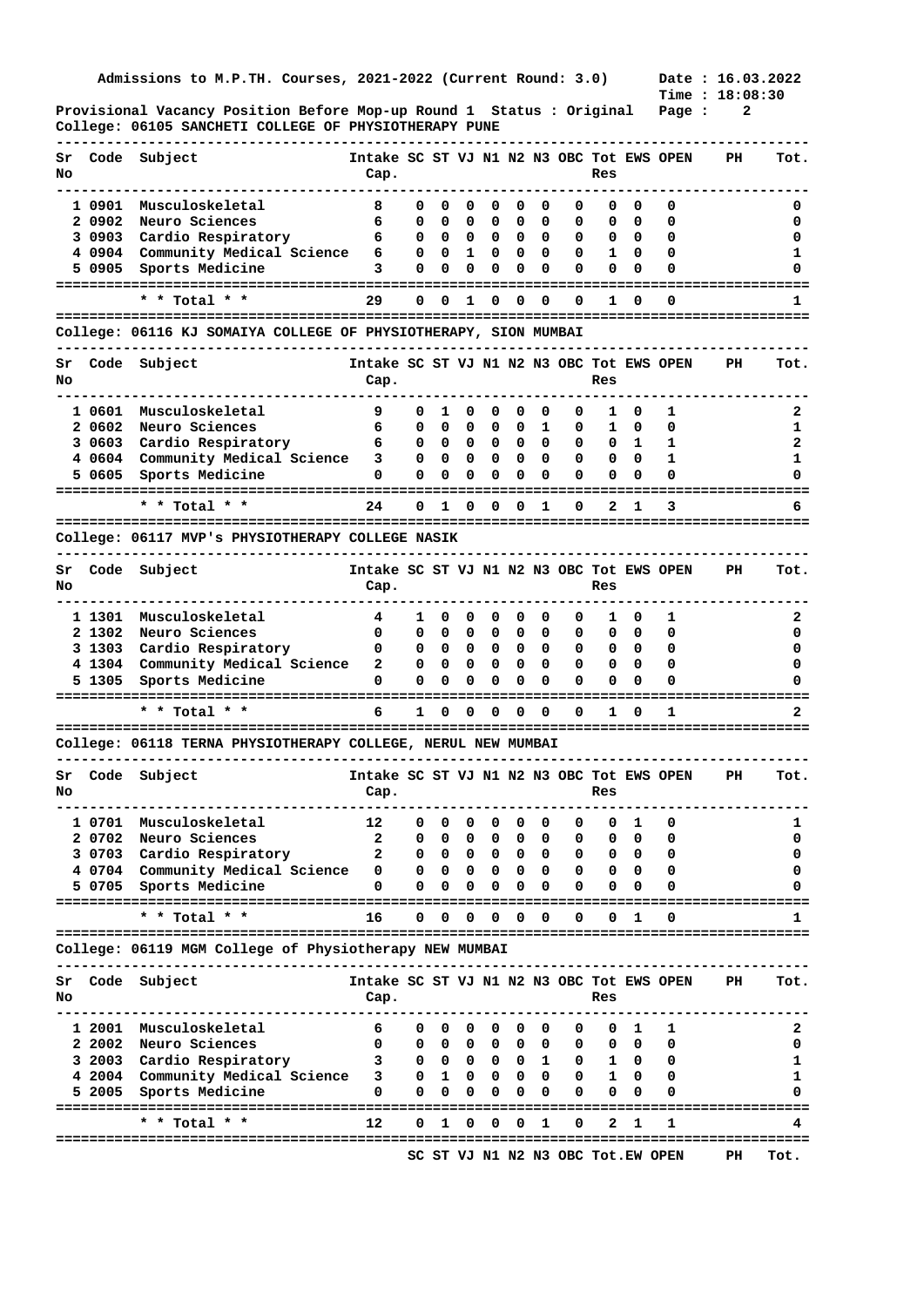**Provisional Vacancy Position Before Mop-up Round 1 Status : Original Page : 3 College: 06120 M. A. RANGOONWALA COLLEGE OF PT (MINORITY) PUNE** 

| Sr<br>No |        | Code Subject                                                | Intake SC ST VJ N1 N2 N3 OBC Tot EWS OPEN<br>Cap. |              |              |                        |              |                   |             |   | Res          |          |                                   | PH                                | Tot. |
|----------|--------|-------------------------------------------------------------|---------------------------------------------------|--------------|--------------|------------------------|--------------|-------------------|-------------|---|--------------|----------|-----------------------------------|-----------------------------------|------|
|          | 1 1901 | Musculoskeletal                                             | 2                                                 | 0            | 0            | 0                      | 0            | 0                 | 0           | 0 | 0            | 0        | 1                                 |                                   | ı    |
|          | 2 1902 | Neuro Sciences                                              | 0                                                 | 0            | 0            | 0                      | 0            | 0                 | 0           | 0 | 0            | 0        | 0                                 |                                   | 0    |
|          | 3 1903 | Cardio Respiratory                                          | 0                                                 | 0            | 0            | 0                      | 0            | 0                 | 0           | 0 | 0            | 0        | 0                                 |                                   | 0    |
|          | 4 1904 | Community Medical Science                                   | 0                                                 | 0            | 0            | 0                      | 0            | 0                 | 0           | 0 | 0            | 0        | 0                                 |                                   | o    |
|          | 5 1905 | Sports Medicine                                             | 0                                                 | 0            | 0            | 0                      | 0            | 0                 | 0           | 0 | 0            | 0        | 0                                 |                                   |      |
|          |        |                                                             |                                                   |              |              |                        |              |                   |             |   |              |          |                                   |                                   |      |
|          |        | * * Total *                                                 | 2                                                 | 0            | 0            | o                      | 0            | Ω                 | 0           | 0 | 0            | $\Omega$ | 1                                 |                                   |      |
|          |        | College: 06122 MODERN COLLEGE OF PHYSIOTHERAPY PUNE         |                                                   |              |              |                        |              |                   |             |   |              |          |                                   |                                   |      |
| Sr<br>No |        | Code Subject                                                | Intake SC ST VJ N1 N2 N3 OBC Tot EWS OPEN<br>Cap. |              |              |                        |              |                   |             |   | Res          |          |                                   | PH                                | Tot. |
|          | 1 1101 | Musculoskeletal                                             | 6                                                 | 0            | 0            | 0                      | 0            | 0                 | 0           | 0 | 0            | 0        | 0                                 |                                   | 0    |
|          | 2 1102 | Neuro Sciences                                              | 3                                                 | 0            | 0            | 0                      | 0            | 0                 | 0           | 0 | 0            | 0        | 0                                 |                                   | o    |
|          | 3 1103 | Cardio Respiratory                                          | $\mathbf{2}$                                      | 0            | 0            | 0                      | 0            | 0                 | 0           | 0 | 0            | 0        | 0                                 |                                   | 0    |
|          |        | 4 1104 Community Medical Science                            | 2                                                 | 0            | 0            | 0                      | 0            | 0                 | 0           | 0 | 0            | $\Omega$ | 0                                 |                                   | o    |
|          | 5 1105 | Sports Medicine                                             | 0                                                 | 0            | 0            | 0                      | 0            | 0                 | 0           | 0 | 0            | 0        | 0                                 |                                   |      |
|          |        | * * Total * *                                               | 13                                                | 0            | 0            | 0                      | Ω            | Ω                 | 0           | 0 | 0            | 0        | 0                                 |                                   |      |
|          |        | College: 06123 MIMER'S MEDICAL COLLEGEOF PHYSIOTHERAPY PUNE |                                                   |              |              |                        |              |                   |             |   |              |          |                                   | ================================= |      |
|          |        |                                                             |                                                   |              |              |                        |              |                   |             |   |              |          |                                   |                                   |      |
| Sr<br>No |        | Code Subject                                                | Intake SC ST VJ N1 N2 N3 OBC Tot EWS OPEN<br>Cap. |              |              |                        |              |                   |             |   | Res          |          |                                   | PH                                | Tot. |
|          | 1 1601 | Musculoskeletal                                             | 6                                                 | 0            | 1            | 0                      | 0            | 0                 | 0           | 0 | 1            | 0        | 1                                 |                                   | 2    |
|          | 2 1602 | Neuro Sciences                                              | 6                                                 | 0            | 0            | 0                      | 0            | 0                 | 0           | 0 | 0            | 0        | 0                                 |                                   | 0    |
|          | 3 1603 | Cardio Respiratory                                          | 3                                                 | 0            | 0            | 0                      | 0            | 0                 | 0           | 1 | ı            | 0        | 0                                 |                                   | 1    |
|          | 4 1604 | Community Medical Science                                   | $\mathbf{2}$                                      | 0            | 0            | 0                      | 0            | 0                 | 0           | 0 | 0            | $\Omega$ | 0                                 |                                   | o    |
|          | 5 1605 | Sports Medicine                                             | 0                                                 | 0            | 0            | 0                      | 0            | 0                 | 0           | 0 | 0            | 0        | 0                                 |                                   |      |
|          |        |                                                             |                                                   |              |              |                        |              |                   |             |   |              |          |                                   |                                   |      |
|          |        | * * Total * *                                               | 17                                                | 0            | 1            | 0                      | 0            | 0                 | 0           | 1 | 2            | 0        | 1                                 |                                   | 3    |
|          |        | College: 06124 SMT.KASHIBAI NAVALE COLLEGE OF PT PUNE       |                                                   |              |              |                        |              |                   |             |   |              |          |                                   |                                   |      |
| Sr<br>No |        | Code Subject                                                | Intake SC ST VJ N1 N2 N3 OBC Tot EWS OPEN<br>Cap. |              |              |                        |              |                   |             |   | Res          |          |                                   | PН                                | Tot. |
|          |        | 1 1001 Musculoskeletal                                      | $\mathbf{2}$                                      | 0            | 0            | 0                      | 0            | 0                 | 0           | 0 | 0            | 0        | 0                                 |                                   | 0    |
|          | 2 1002 | Neuro Sciences                                              | 4                                                 | 0            | 0            | 0                      | 0            | 0                 | U           | 0 | 0            | 0        | 0                                 |                                   | 0    |
|          |        | 3 1003 Cardio Respiratory                                   | $\mathbf{2}$                                      | 0            | $\mathbf{0}$ | 0                      | 0            | 0                 | 0           | 0 | 0            | 1        | 0                                 |                                   | 1    |
|          |        | 4 1004 Community Medical Science                            | 2                                                 | $\mathbf{0}$ | $\mathbf{0}$ | 0                      | 0            | $\mathbf{1}$      | 0           | 0 | 1            | 0        | 0                                 |                                   | ı    |
|          | 5 1005 | Sports Medicine                                             | 0                                                 | 0            | 0            | 0                      | 0            | 0                 | 0           | 0 | 0            | 0        | 0                                 |                                   | 0    |
|          |        | * * Total * *                                               | 10                                                | 0            | $\mathbf 0$  | 0                      | $\mathbf{0}$ | 1                 | 0           | 0 | 1            | 1        | 0                                 |                                   | 2    |
|          |        | College: 06126 DR. V.V.P.F.'s COLLEGE OF PT AHMEDNAGAR      |                                                   |              |              |                        |              |                   |             |   |              |          |                                   |                                   |      |
| Sr       | Code   | Subject                                                     | Intake SC ST VJ N1 N2 N3 OBC Tot EWS OPEN         |              |              |                        |              |                   |             |   |              |          |                                   | PH                                | Tot. |
| No       |        |                                                             | Cap.                                              |              |              |                        |              |                   |             |   | Res          |          |                                   |                                   |      |
|          |        | 1 1501 Musculoskeletal                                      | 3                                                 |              | $0\quad 0$   | 0                      | 0            | 0                 | 0           | 1 |              | 1 0      | 0                                 |                                   | 1    |
|          |        | 2 1502 Neuro Sciences                                       | 3                                                 |              |              |                        |              | 00001             | $\mathbf 0$ | 0 | $\mathbf{1}$ | 0        | 0                                 |                                   | 1    |
|          |        | 3 1503 Cardio Respiratory                                   | 3                                                 |              |              | $0\quad 0\quad 0\quad$ |              | $0\quad 0\quad 0$ |             | 0 | 0            | 0        | 0                                 |                                   | 0    |
|          |        | 4 1504 Community Medical Science                            | 3                                                 | $\mathbf{0}$ |              | $0\quad 0$             |              | $0\quad 0\quad 0$ |             | 0 | 0            | 1        | 0                                 |                                   | 1    |
|          | 5 1505 | Sports Medicine                                             | 0                                                 | 0            | 0            | 0                      | 0            | 0                 | 0           | 0 | 0            | 0        | 0                                 |                                   | 0    |
|          |        | * * Total * *                                               | 12                                                | 0            | 0            | 0                      | 0            | 1                 | 0           | 1 | 2            | 1        | 0                                 |                                   | 3    |
|          |        |                                                             |                                                   |              |              |                        |              |                   |             |   |              |          |                                   |                                   |      |
|          |        |                                                             |                                                   |              |              |                        |              |                   |             |   |              |          | SC ST VJ N1 N2 N3 OBC Tot.EW OPEN | PH                                | Tot. |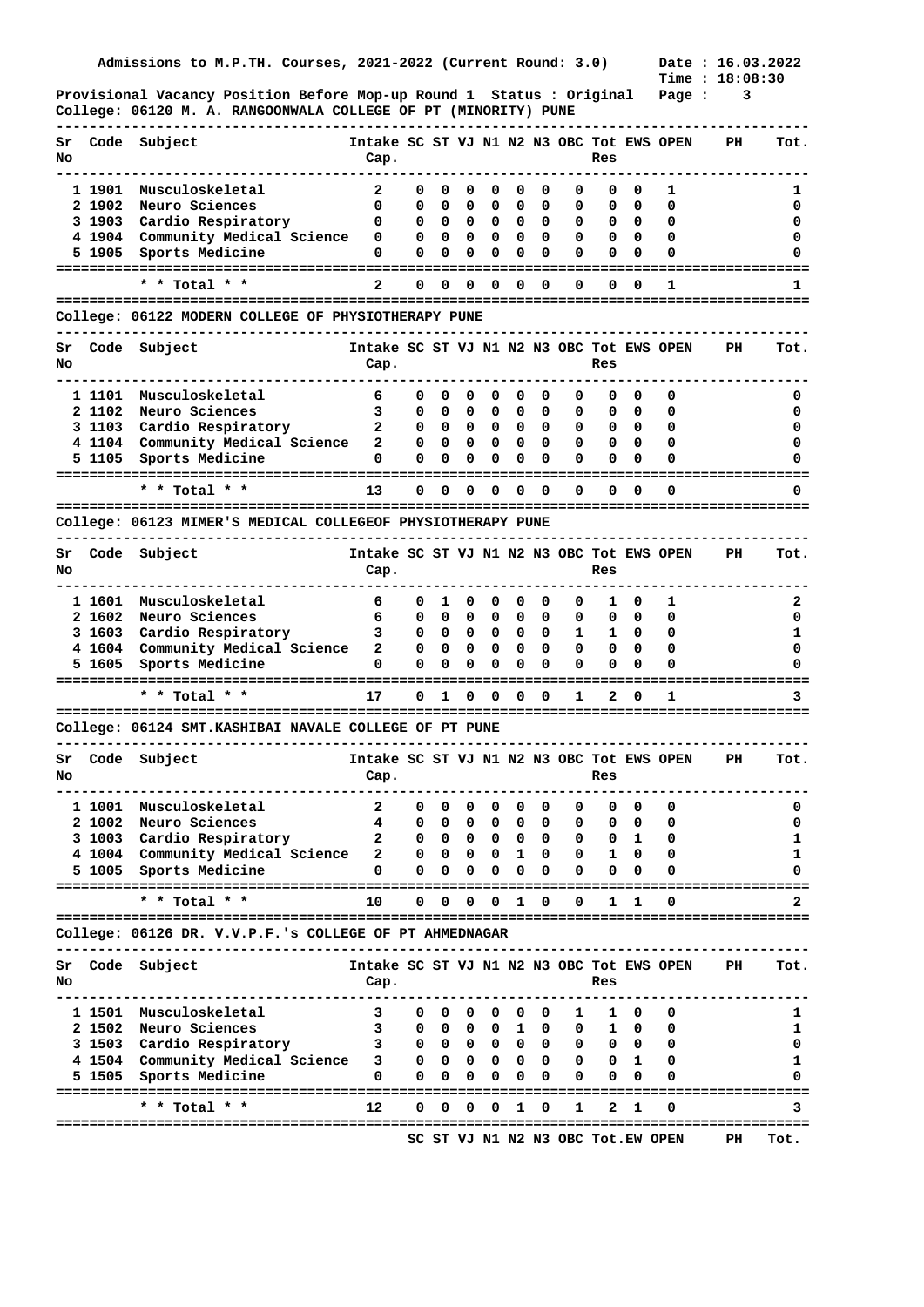**Provisional Vacancy Position Before Mop-up Round 1 Status : Original Page : 4 College: 06127 DR. ULHAS PATIL COLLEGE OF PT JALGAON** 

| Sr<br>No | Code   | Subject                                                     | Intake SC ST VJ N1 N2 N3 OBC Tot EWS OPEN<br>Cap. |   |              |            |              |                   |            |                                   | Res          |            |   | PH                                  | Tot. |
|----------|--------|-------------------------------------------------------------|---------------------------------------------------|---|--------------|------------|--------------|-------------------|------------|-----------------------------------|--------------|------------|---|-------------------------------------|------|
|          | 1 1701 | Musculoskeletal                                             | 2                                                 | 0 | 0            | 0          | 0            | 0                 | 0          | 0                                 | 0            | 0          | 0 |                                     | o    |
|          | 2 1702 | Neuro Sciences                                              | 2                                                 | 0 | 0            | 0          | 0            | 0                 | 0          | 0                                 | 0            | 0          | 0 |                                     | 0    |
|          | 3 1703 | Cardio Respiratory                                          | 0                                                 | 0 | 0            | 0          | 0            | 0                 | 0          | 0                                 | 0            | 0          | 0 |                                     | 0    |
|          | 41704  | Community Medical Science                                   | 0                                                 | 0 | 0            | 0          | 0            | 0                 | 0          | 0                                 | 0            | $\Omega$   | 0 |                                     | 0    |
|          | 5 1705 | Sports Medicine                                             | 0                                                 | 0 | 0            | 0          | 0            | 0                 | 0          | 0                                 | 0            | 0          | 0 |                                     |      |
|          |        |                                                             |                                                   |   |              |            |              |                   |            |                                   |              |            |   |                                     |      |
|          |        | * * Total * *                                               | 4                                                 | 0 | 0            | 0          | 0            | 0                 | 0          | 0                                 | 0            | 0          | 0 |                                     | 0    |
|          |        |                                                             |                                                   |   |              |            |              |                   |            |                                   |              |            |   |                                     |      |
|          |        | College: 06128 BRIJLAL JINDAL COLLEGE OF PHYSIOTHERAPY PUNE |                                                   |   |              |            |              |                   |            |                                   |              |            |   |                                     |      |
| Sr<br>No | Code   | Subject                                                     | Intake SC ST VJ N1 N2 N3 OBC Tot EWS OPEN<br>Cap. |   |              |            |              |                   |            |                                   | Res          |            |   | PH                                  | Tot. |
|          |        |                                                             |                                                   |   |              |            |              |                   |            |                                   |              |            |   |                                     |      |
|          | 1 0801 | Musculoskeletal                                             | 2                                                 | 0 | 0            | 0          | 1            | 0                 | 0          | 0                                 | 1            | 0          | 0 |                                     | ı    |
|          | 2 0802 | Neuro Sciences                                              | 6                                                 | 0 | 0            | 0          | 0            | 0                 | 0          | 0                                 | 0            | 0          | 0 |                                     | 0    |
|          | 3 0803 | Cardio Respiratory                                          | 6                                                 | 0 | 0            | 0          | 0            | 0                 | 0          | 0                                 | 0            | 1          | 0 |                                     | ı    |
|          | 40804  | Community Medical Science                                   | 3                                                 | 0 | 0            | 0          | 0            | 0                 | 0          | 1                                 | 1            | 0          | 0 |                                     | ı    |
|          | 5 0805 | Sports Medicine                                             | 0                                                 | 0 | 0            | 0          | 0            | 0                 | 0          | 0                                 | 0            | 0          | 0 |                                     |      |
|          |        | * * Total * *                                               | 17                                                | 0 | 0            | 0          | 1            | 0                 | 0          | 1                                 | 2            | 1          | 0 |                                     | 3    |
|          |        |                                                             |                                                   |   |              |            |              |                   |            |                                   |              |            |   |                                     |      |
|          |        | College: 06129 CHAITANYA COLLEGE OF PHYSIOTHERAPY PUNE      |                                                   |   |              |            |              |                   |            |                                   |              |            |   |                                     |      |
| Sr<br>No | Code   | Subject                                                     | Intake SC ST VJ N1 N2 N3 OBC Tot EWS OPEN<br>Cap. |   |              |            |              |                   |            |                                   | Res          |            |   | PH                                  | Tot. |
|          | 1 1201 | Musculoskeletal                                             | 4                                                 | 0 | 0            | 0          | 0            | 0                 | 0          | 0                                 | 0            | 0          | 0 |                                     | 0    |
|          | 2 1202 | Neuro Sciences                                              | 4                                                 | 0 | 0            | 0          | 0            | 0                 | 0          | 0                                 | 0            | 0          | 1 |                                     | ı    |
|          | 3 1203 | Cardio Respiratory                                          | 3                                                 | 0 | 0            | 0          | 1            | 0                 | 0          | 0                                 | 1            | 1          | 0 |                                     | 2    |
|          | 4 1204 | Community Medical Science                                   | 3                                                 | 0 | 0            | 0          | 0            | 0                 | 0          | 0                                 | 0            | 0          | 1 |                                     | ı    |
|          |        |                                                             |                                                   |   |              |            |              |                   |            |                                   |              |            |   |                                     |      |
|          |        |                                                             |                                                   |   |              |            |              |                   |            |                                   |              |            |   |                                     |      |
|          | 5 1205 | Sports Medicine                                             | 0                                                 | 0 | 0            | 0          | 0            | 0                 | 0          | 0                                 | 0            | 0          | 0 |                                     |      |
|          |        | * * Total * *                                               | 14                                                | 0 | 0            | 0          | 1            | 0                 | 0          | 0                                 | 1            | 1          | 2 |                                     | 4    |
|          |        | College: 06133 DPO'S NETT COLLEGE OF PHYSIOTHERAPY THANE    |                                                   |   |              |            |              |                   |            |                                   |              |            |   | =================================== |      |
|          |        |                                                             |                                                   |   |              |            |              |                   |            |                                   |              |            |   |                                     |      |
| Sr<br>No |        | Code Subject                                                | Intake SC ST VJ N1 N2 N3 OBC Tot EWS OPEN<br>Cap. |   |              |            |              |                   |            |                                   | Res          |            |   | PH                                  | Tot. |
|          |        |                                                             |                                                   |   |              |            |              |                   |            |                                   |              |            |   |                                     |      |
|          |        | 1 2101 Musculoskeletal                                      | 6                                                 | 0 | 0            | 0          | 0            | 0                 | 0          | 0                                 | 0            | 1          | 1 |                                     | 2    |
|          | 2 2102 | Neuro Sciences                                              | 0                                                 | 0 | 0            | o          | U            | 0                 | 0          | 0                                 | 0            | 0          | 0 |                                     | 0    |
|          | 3 2103 | Cardio Respiratory                                          | з                                                 | 1 | $\mathbf{0}$ | 0          | 0            | 0                 | 0          | 0                                 | ı            | 0          | 0 |                                     | 1    |
|          |        | 4 2104 Community Medical Science                            | 0                                                 | 0 | $\mathbf{0}$ | 0          | 0            | 0                 | 0          | 0                                 | 0            | 0          | 0 |                                     | 0    |
|          | 5 2105 | Sports Medicine                                             | 0                                                 | 0 | 0            | 0          | 0            | 0                 | 0          | 0                                 | 0            |            | Ω |                                     |      |
|          |        | * * Total * *                                               | 9                                                 | 1 | 0            | 0          | 0            | 0                 | 0          | 0                                 | 1            | 1          | 1 |                                     | 3    |
|          |        | College: 06210 VSPM's COLLEGE OF PHYSIOTHERAPY NAGPUR       |                                                   |   |              |            |              |                   |            |                                   |              |            |   |                                     |      |
|          |        |                                                             |                                                   |   |              |            |              |                   |            |                                   |              |            |   |                                     |      |
| Sr<br>No | Code   | Subject                                                     | Intake SC ST VJ N1 N2 N3 OBC Tot EWS OPEN<br>Cap. |   |              |            |              |                   |            |                                   | Res          |            |   | PH                                  | Tot. |
|          |        |                                                             |                                                   |   |              |            |              |                   |            |                                   |              |            |   |                                     |      |
|          |        | 1 1401 Musculoskeletal                                      | 6                                                 | 0 | 0            | 0          | 0            | 0                 | 1          | 0                                 | 1            | 0          | 0 |                                     | 1    |
|          | 2 1402 | Neuro Sciences                                              | 9                                                 | 0 |              | $0\quad 0$ | $\mathbf{0}$ | $\mathbf{0}$      | 0          | 0                                 |              | $0\quad 0$ | 1 |                                     | 1    |
|          | 3 1403 | Cardio Respiratory                                          | 4                                                 | 0 | $0\quad 0$   |            |              | $0\quad 0\quad 0$ |            | 0                                 | $\mathbf{0}$ | 0          | 0 |                                     | 0    |
|          |        | 4 1404 Community Medical Science                            | 2                                                 | 0 | $\mathbf{0}$ | 0          | 0            |                   | $0\quad 0$ | 0                                 | 0            | 1          | 0 |                                     | 1    |
|          | 5 1405 | Sports Medicine                                             | 0                                                 | 0 | 0            | 0          | 0            | 0                 | 0          | 0                                 | 0            | 0          | Ω |                                     | 0    |
|          |        |                                                             | 21                                                | 0 | 0            | 0          | 0            | 0                 | 1          | 0                                 | 1            | 1          | 1 | =======================             | 3    |
|          |        | * * Total * *                                               |                                                   |   |              |            |              |                   |            | SC ST VJ N1 N2 N3 OBC Tot.EW OPEN |              |            |   | PН                                  | Tot. |